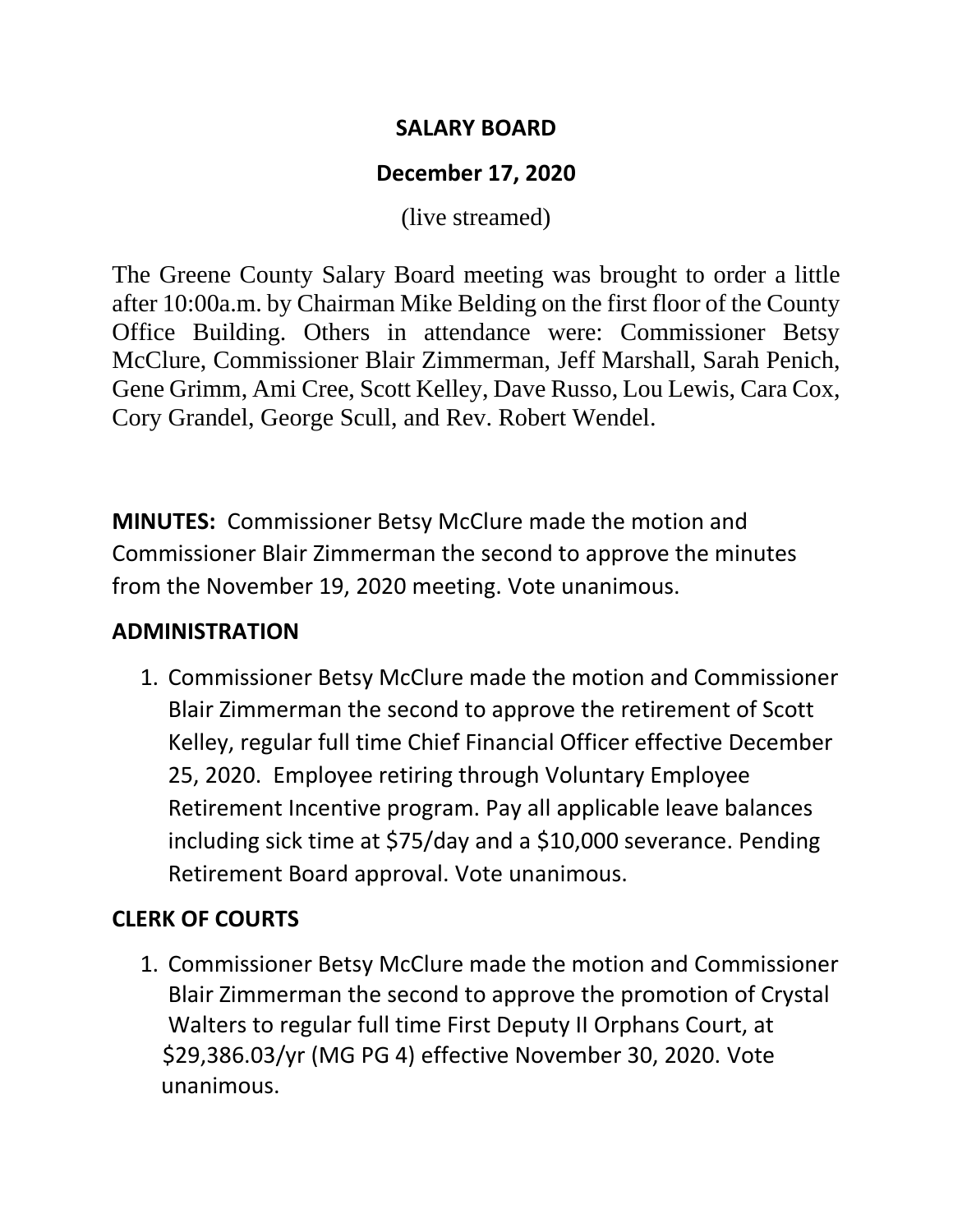# **CYS**

- 1. Commissioner Betsy McClure made the motion and Commissioner Blair Zimmerman the second to approve the hiring of Kevin Denny as regular full time Caseworker I, at \$18.80/hr (UMWA HS CYS) effective December 21, 2020. Vote unanimous.
- 2. Commissioner Betsy McClure made the motion and Commissioner Blair Zimmerman the second to approve the reclassification of Margaret Keruskin from probationary to regular status Caseworker I, at \$20.08/hr (UMWA HS CYS) effective November 11, 2020. Vote unanimous.

#### **DISTRICT ATTORNEY**

- 1. Dave Russo made the motion and Commissioner Betsy McClure the second to approve the hiring of Shelby Trump as regular full time Victim Witness Coordinator, at \$36,592.55/yr (MG PG 6) effective November 20, 2020. Vote unanimous.
- 2. Dave Russo made the motion and Commissioner Betsy McClure the second to approve the hiring of Katelyn Raycraft as regular full time Legal Secretary 1 at \$13.77/hr (SEIU PG 8) effective November 25, 2020. Vote unanimous.
- 3. Dave Russo made the motion and Commissioner Betsy McClure the second to approve the hiring of Darren Bencosky as regular full time Assistant District Attorney, at \$50,000/yr (MG PG 11 Salaried) effective November 30, 2020. Vote unanimous.

#### **HUMAN SERVICES**

1. Commissioner Betsy McClure made the motion and Commissioner Blair Zimmerman the second to approve the transfer of Dorothea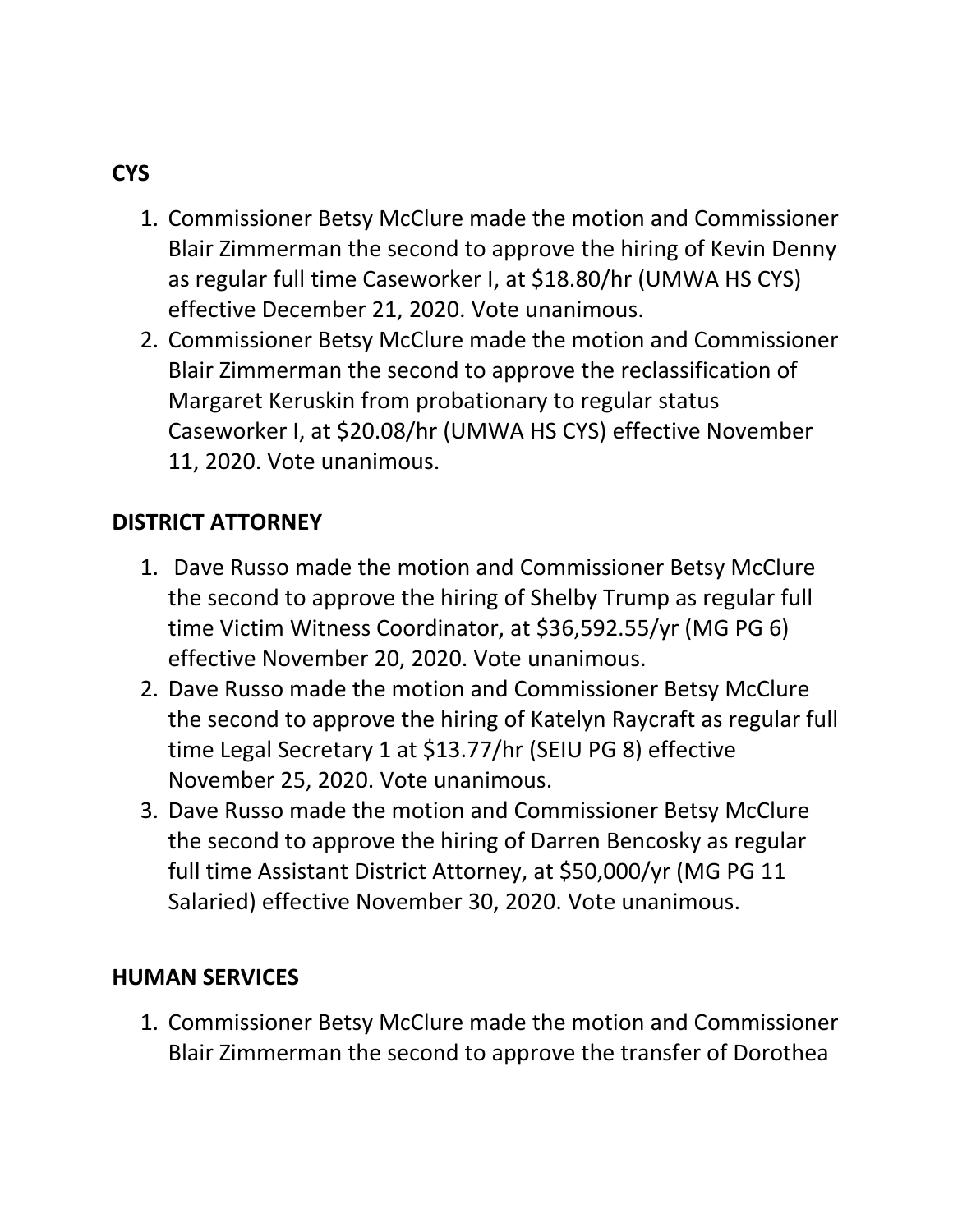Adams to regular full time Secretary II, at \$14.72/hr (SEIU PG 7) effective December 8, 2020. Vote unanimous.

#### **JAIL**

- 1. Commissioner Betsy McClure made the motion and Commissioner Blair Zimmerman the second to approve the resignation of Michael Kraus, regular full time Deputy Warden effective January 4, 2021. Vote unanimous.
- 2. Commissioner Betsy McClure made the motion and Commissioner Blair Zimmerman the second to approve the reclassification of Andrea Orlandi to regular full time Food Service Worker II, (SEIU PG 12) at \$16.61/hr effective October 21, 2020. Vote unanimous.
- 3. Commissioner Betsy McClure made the motion and Commissioner Blair Zimmerman the second to approve the promotion of Maria Barone to regular full time Corrections Officer at \$15.77/hr (SEIU Prison) effective November 15, 2020. Vote unanimous.

#### **PUBLIC DEFENDER**

1. Commissioner Betsy McClure made the motion and Commissioner Blair Zimmerman the second to approve the reclassification of Laurie Thomas to regular full time Legal Secretary III, at \$19.13/hr (SEIU PG 12) effective October 27, 2020. Vote unanimous.

# **REDEVELOPMENT AUTHORITY**

- 1. Consider creating the position of Construction Laborer, Redevelopment Authority (SEIU PG 6) effective December 7, 2020. Salary and benefits to be paid by the Redevelopment Authority Board of Directors. Vote unanimous.
- 2. Commissioner Betsy McClure made the motion and Commissioner Blair Zimmerman the second to approve the hiring of Howard Moats as regular full time Construction Laborer, at \$13.08/hr (SEIU PG 6) effective December 7, 2020. Salary and benefits to be